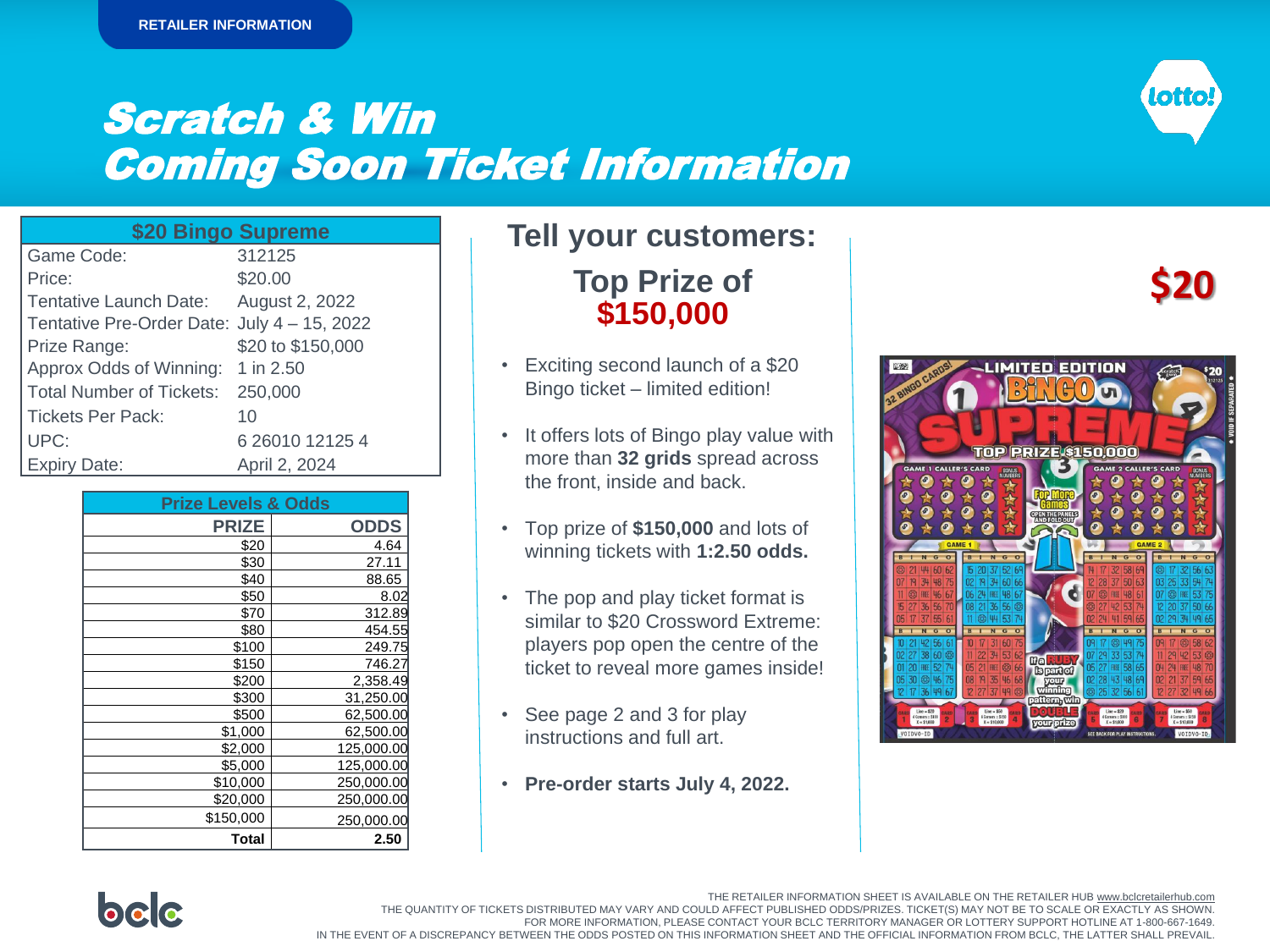### Scratch & Win Coming Soon Ticket Information



More games on the inside of the ticket

### **How to Play:**

#### **GAME 1**

1. Scratch the GAME 1 CALLER'S CARD including the BONUS NUMBERS; then scratch the FREE space and the " $\alpha$ " spaces on each of CARDS 1 through 4.

lotto

2. On each of CARDS 1 through 4, scratch the corresponding numbers uncovered in the GAME 1 CALLER'S CARD and BONUS NUMBERS.

3. If on any of CARDS 1 through 4, you match all numbers in a complete horizontal, vertical or diagonal line; or four corners; or an X, you win the corresponding prize in the prize legend underneath that CARD.

4. If a " $_{\mathcal{B}}$ " is part of the winning pattern, you win double the corresponding prize.

#### **GAME 2**

1. Scratch the GAME 2 CALLER'S CARD including the BONUS NUMBERS; then scratch the FREE space and the " $\circled{3}$ " spaces on each of CARDS 5 through 8.

2. On each of CARDS 5 through 8, scratch the corresponding numbers uncovered in the GAME 2 CALLER'S CARD and BONUS NUMBERS.

3. If on any of CARDS 5 through 8, you match all numbers in a complete horizontal, vertical or diagonal line; or four corners; or an X, you win the corresponding prize in the prize legend underneath that CARD.

4. If a " $\omega$ " is part of the winning pattern, you win double the corresponding prize.



The Retailer Information Sheet is also available on bclcretailerhub.com. THE QUANTITY OF TICKETS DISTRIBUTED MAY VARY AND COULD AFFECT PUBLISHED ODDS/PRIZES. TICKET(S) MAY NOT BE TO SCALE OR EXACTLY AS SHOWN. For more information, please contact your BCLC Territory Manager or Lottery Support Hotline at 1-800-667-1649. FOR MORE INFORMATION, PLEASE CONTACT YOUR BCLC TERRITORY MANAGER OR LOTTERY SUPPORT HOTLINE AT 1-800-667-1649. THE RETAILER INFORMATION SHEET IS AVAILABLE ON THE RETAILER HUB www.bclcretailerhub.com IN THE EVENT OF A DISCREPANCY BETWEEN THE ODDS POSTED ON THIS INFORMATION SHEET AND THE OFFICIAL INFORMATION FROM BCLC, THE LATTER SHALL PREVAIL.